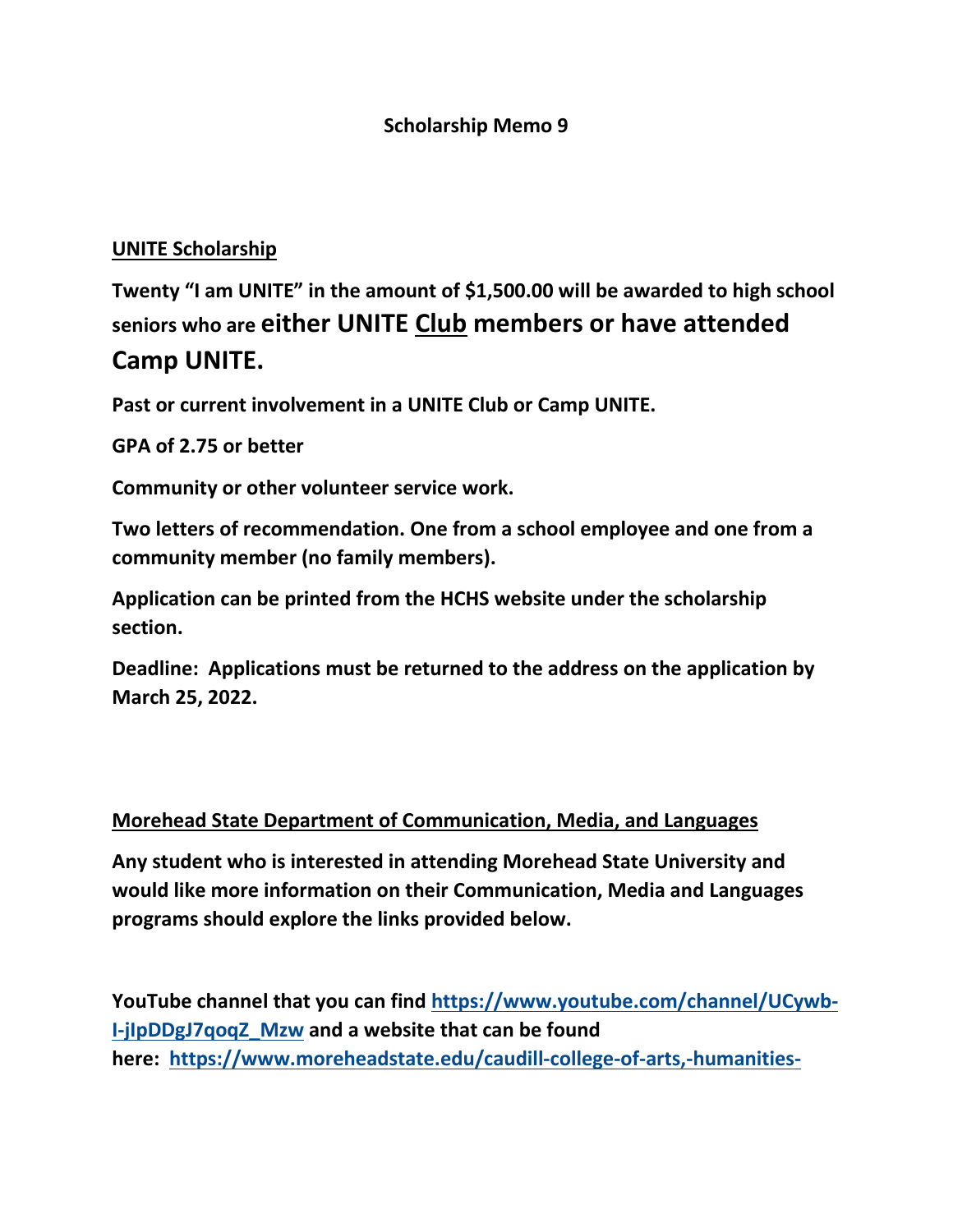**[and-social-sci/communication,-media-and-languages](https://www.moreheadstate.edu/caudill-college-of-arts,-humanities-and-social-sci/communication,-media-and-languages) that I would encourage you and your students to take a look at.**

**Programs for students interested in a variety of Communication, Media, and Language related careers exist. If students would like more information, feel free to contact us at 859-368-6658, [nbrock@moreheadstate.edu,](mailto:nbrock@moreheadstate.edu) [d.murray@moreheadstate.edu,](mailto:d.murray@moreheadstate.edu) or [cml@moreheadstate.edu](mailto:cml@moreheadstate.edu)**

# **Paul Mitchell Beauty School (Lexington, KY)**

**For more information please click on the attachment accompanying this scholarship memo or on the link below. The attachment contains a QR code to access more information. The QR code will lead you to the cosmetology view book full of information about Paul Mitchell Beauty School.**



## **Mission of Hope Scholarship**

**Pay special attention to the cover letter posted with the scholarship. Be sure to follow criteria for the application exactly as is stated on the cover letter.** 

**\*Be very detailed in your personal letter.**

**\* Use black ink and only write on the front of the page.**

**\*Be sure your application is filled out completely. If there are any blanks, be sure a letter of explanation is included as to why you did not complete that section.**

**\*Family total yearly income must be included.**

**Criteria: It is the desire of the Mission of Hope that students with the greatest financial need be considered for the scholarships. Any student with a 2.5 GPA, and who demonstrates excellent potential and character, work experience, along with financial need may apply for this scholarship. One scholarship will**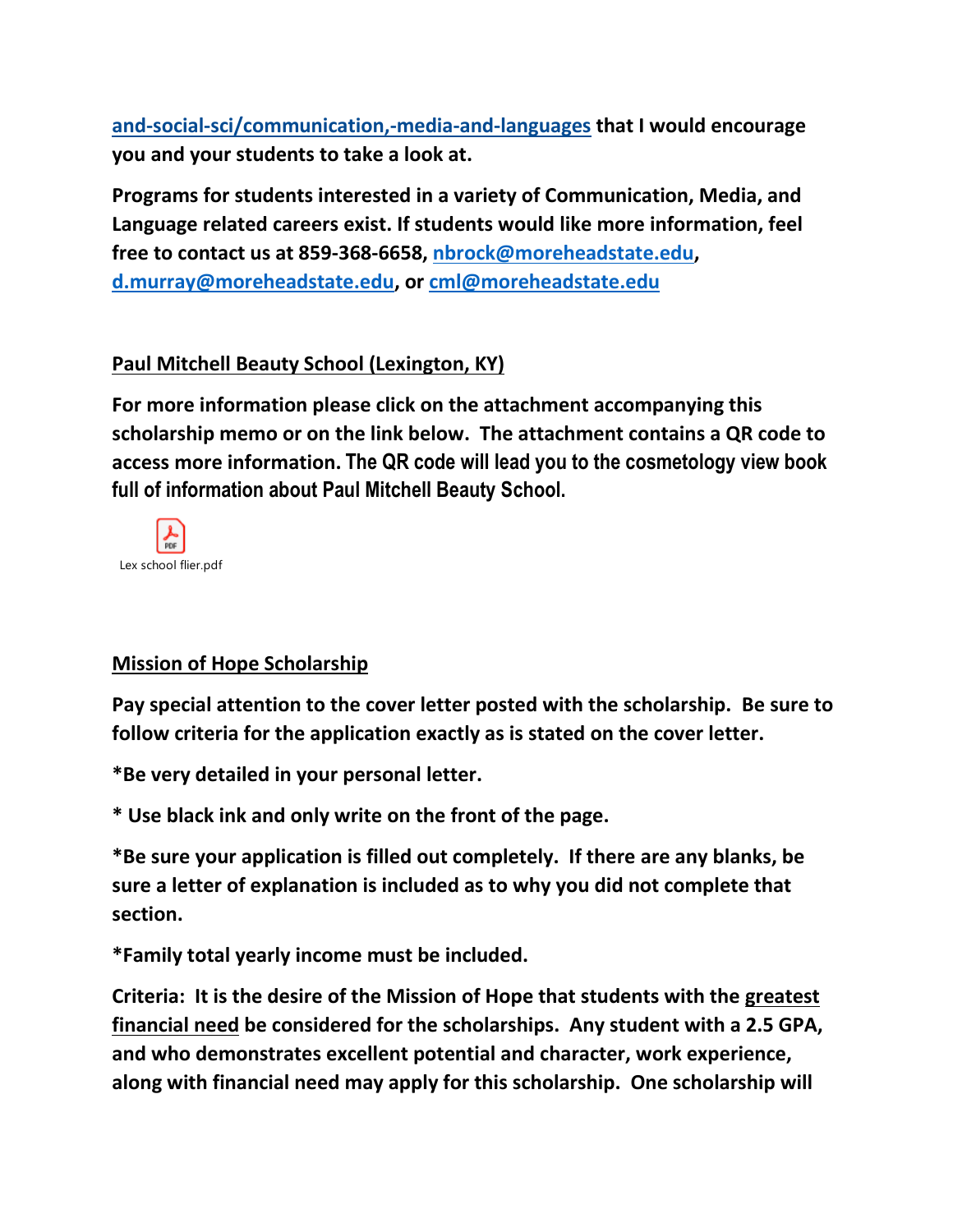**be awarded to a student, the student must maintain an overall grade point average along with completing 12 credit hours per semester in order to keep the scholarship for the following semester.**

**Amount: \$3000.00.** 

**Deadline: Applications must be returned to your high school counselor by noon on Friday February 25, 2022. Late applications will not be accepted.**

**Applications are available at the link provided on the HCHS scholarship page. Paper copies are available in the guidance office.**

# **Captain Bruce D. Rutherford Scholarship Morehead State University**



The Morehead State University

Foundation has announced the establishment of the Captain Bruce D. Rutherford Scholarship Endowment, a fund to benefit MSU students. The scholarship's first recipient is Victoria Akers, a